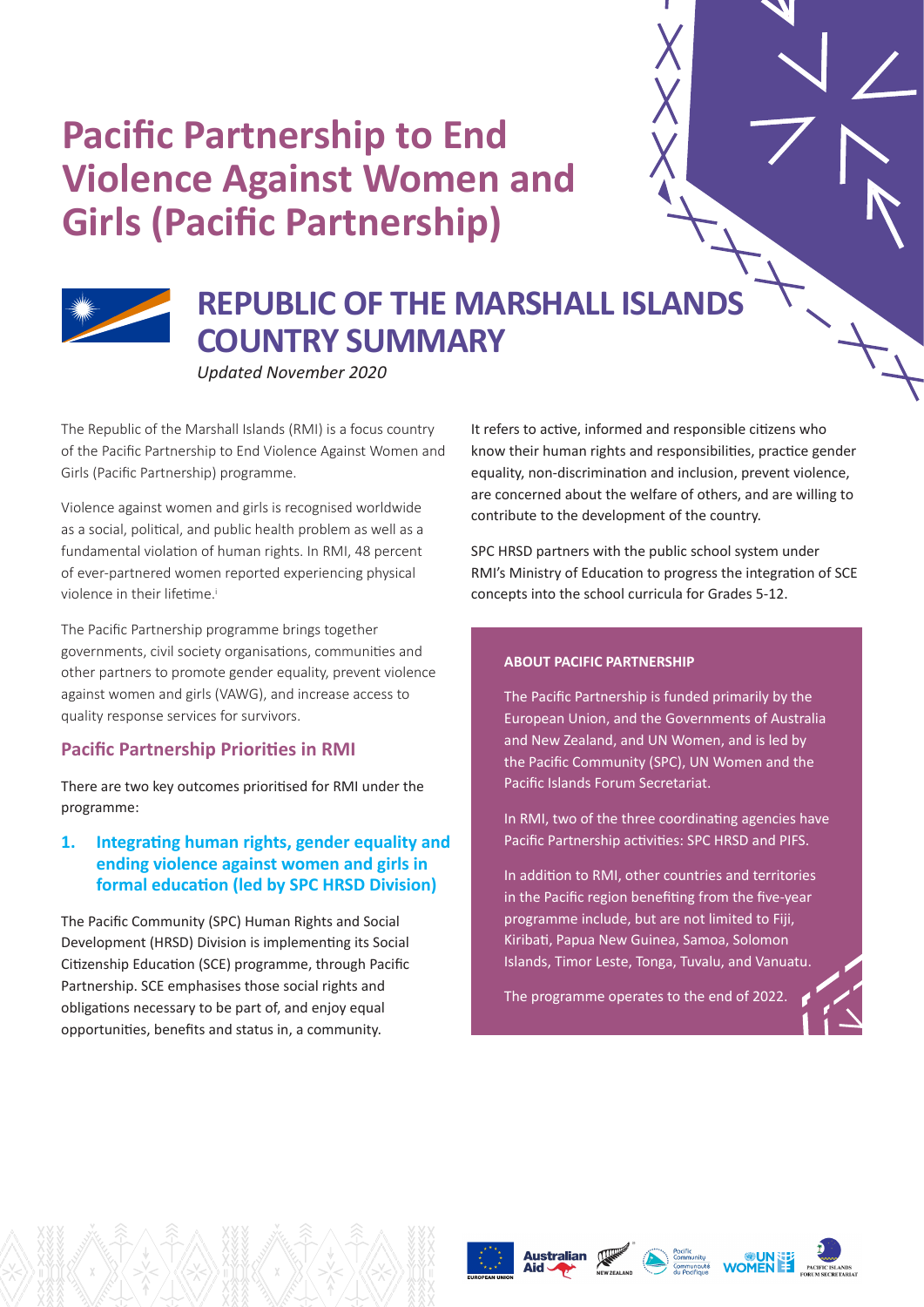

## **2020-2021 initiatives supported by SPC HRSD include:**

#### **Supporting development of learning resources and training roll-out**

- Supporting the public school system in the development and production of teaching and learning resources on SCE.
- Supporting the public school system in the development and rollout of pre-service and in-service training to teachers, teacher trainers, education officials and school heads that aims to:
	- » Relate nuclear legacy issues, customary rights, traditional rights, responsibilities and internationally recognised human rights, including the rights of the child, teacher and student expectations and behaviour in the classroom;
	- » Assist schools to apply knowledge of social inclusion to address bullying, stereotypes and disruptive behaviour in order to adapt curriculum and develop learning and teaching strategies; and
	- » Assist teachers to teach in a way that promotes equitable outcomes for all students.
- Supporting community facilitators on Wotje, Jaluit and Majuro with training and resources to conduct outreach sessions in communities to raise awareness of human rights, gender equality and ending violence against women.

#### **Supporting review and development of inclusive policies**

- Supporting the public school system to review and further develop school-specific policies, and implementation plans:
	- » On social inclusion, school governance, antidiscrimination, sexual harassment, violence against women and girls, and positive discipline;
	- » To guide the roll-out of the work in the informal education sector through platforms such as school clubs, parents' clubs and youth clubs.
- This approach aims to ensure synergy between the changes to the curricula and teaching learning resources, and the broader policies and programmes of the Ministry of Education.

#### **Strengthening evidence to prevent violence against women and girls**

- Collecting baseline information from 340 school leaders, teachers, students and community members from six schools across two islands. Through this exercise SPC has a better understanding of people's knowledge, attitudes and practices in relation to human rights, gender equality and gender-based violence. This information shows SPC where to focus its training and curriculum content. An evaluation at the end of the project will show change that can be attributed to the project.
- **2. Monitoring and reporting government commitments to gender equality and ending violence against women and girls (led by PIFS)**

## **2020-21 initiatives targeting non-state actors supported by PIFS include:**

RMI non-state actors (NSAs), including civil society organisations and women's groups, also benefit from Pacific Partnership through **strategic engagement, capacity development for monitoring the implementation of national commitments on gender equality, and projects support through small grants.** The PIFS' NSA component of the Pacific Partnership programme works in close concert with the overall approaches supported by UN Women. In 2020, the NSA programme supported the **active engagement of women's CSOs** like the Women United Together Marshall Islands (WUTMI) to engage in PIFS consultative mechanisms including the Annual Regional CSO Forum, 2020 Virtual Forum Economic Ministers' Meeting (FEMM), CROP Heads and NSA Executive Meetings. NSAs also participated in other activities including the Regional Non-State Actor Capacity Building Workshop, the development and validation of a **Policy Monitoring Toolkit on Ending Violence Against Women and Girls, strategic planning toward a Leaders and Mentors Initiative for 'Gender Equality Agents for Change'** and providing technical input toward training modules for NSAs and governments on gender responsive budgeting.